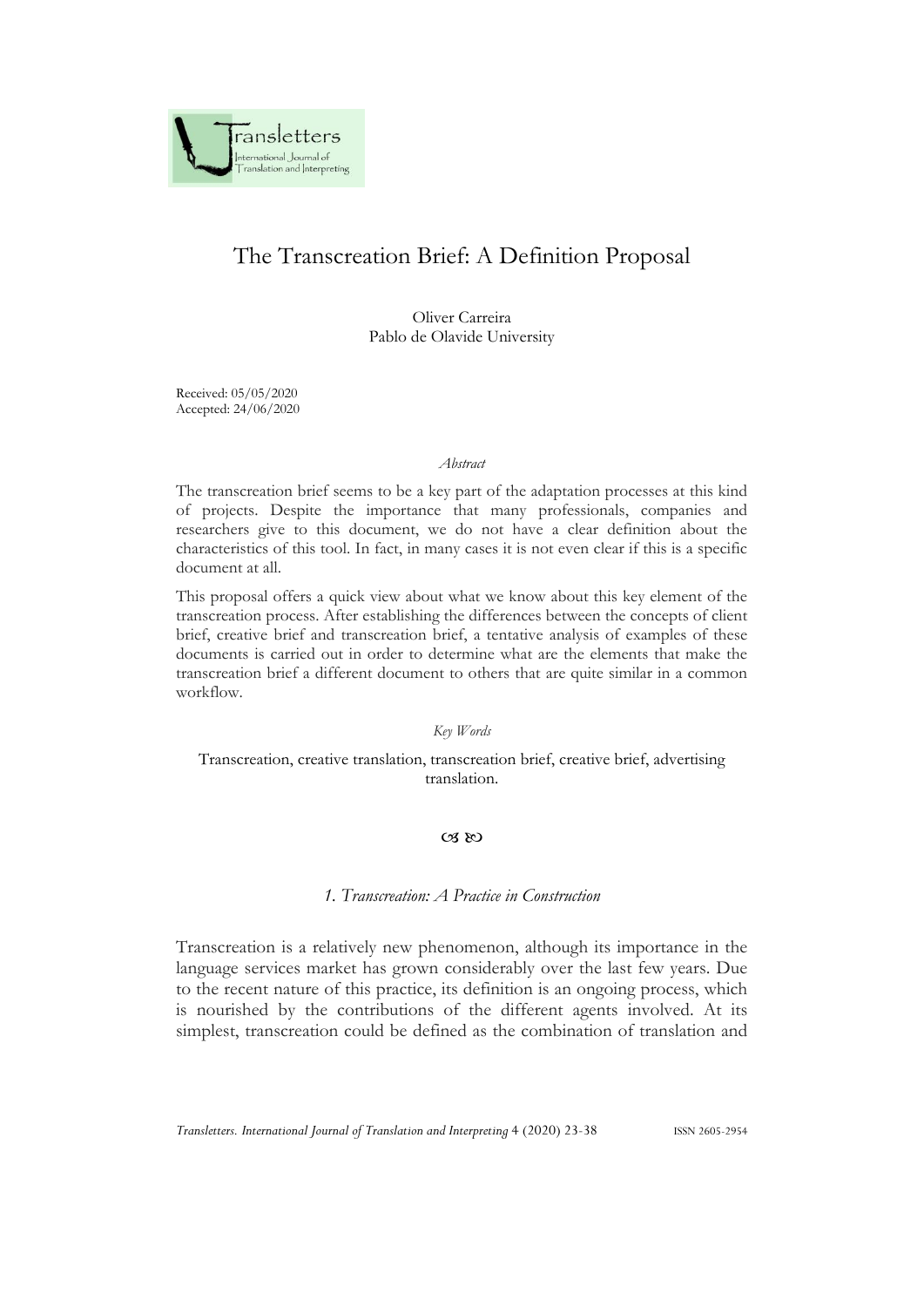copywriting (Sattler-Hovdar, 2019). It is not a mere form of translation, as it involves the creation of new content. TAUS (2019) expands on this concept:

…a translation that is enhanced by creativity and focus on style, register, and emotive impact, and modified to suit a new audience which can be a group of users, a country, a region, etc. Typically it covers advertising, banners, slogans, word logos. […] transcreated content is by nature more subjective. Trust from the stake-holder in the transcreator is important. Building trust comes from the right preparation, a detailed brief, some rounds of suggestions and ideaexchange. Transcreation is found most often in advertising content, or brandorientated content, where the principal aim is to sell to customers, and where taglines or straplines often require intensive reworking.

Since the beginning of the current transcreation boom, which could be traced back to the year 2000, when the term was registered as a trademark by UPS Translations (Phillips 2014), the vision of transcreation as a synonym for advertising translation has been the most prevalent. This is the one we found in professional publications, such as Ray and Kelly's report (2010):

The term "transcreation" is now more commonly applied to marketing and advertising content that must resonate in local markets in order to deliver the same impact as the original. The term may be applied when either a direct translation is adapted, or when content is completely rewritten in the local language to reflect the original message. Most often, transcreation includes a hybrid of new content, adapted content and imagery, and straightforward translation.

In the academic field, authors like Pedersen (2016) agree with this line and propose the following characteristics for transcreation:

- It implies the creative adaptation of marketing, sales and advertising content.
- The process implies a change in the original terms and meanings, giving priority to the effect and impact caused.
- The brand concept plays an important role, even if adapted to the audience.
- This is a value-added service; it goes beyond mere translation.

The previous definitions consider transcreation as a *service* offered at the language services market. However, this is not the only view on the phenomenon. For example, Malenova (2017) considers that transcreation is a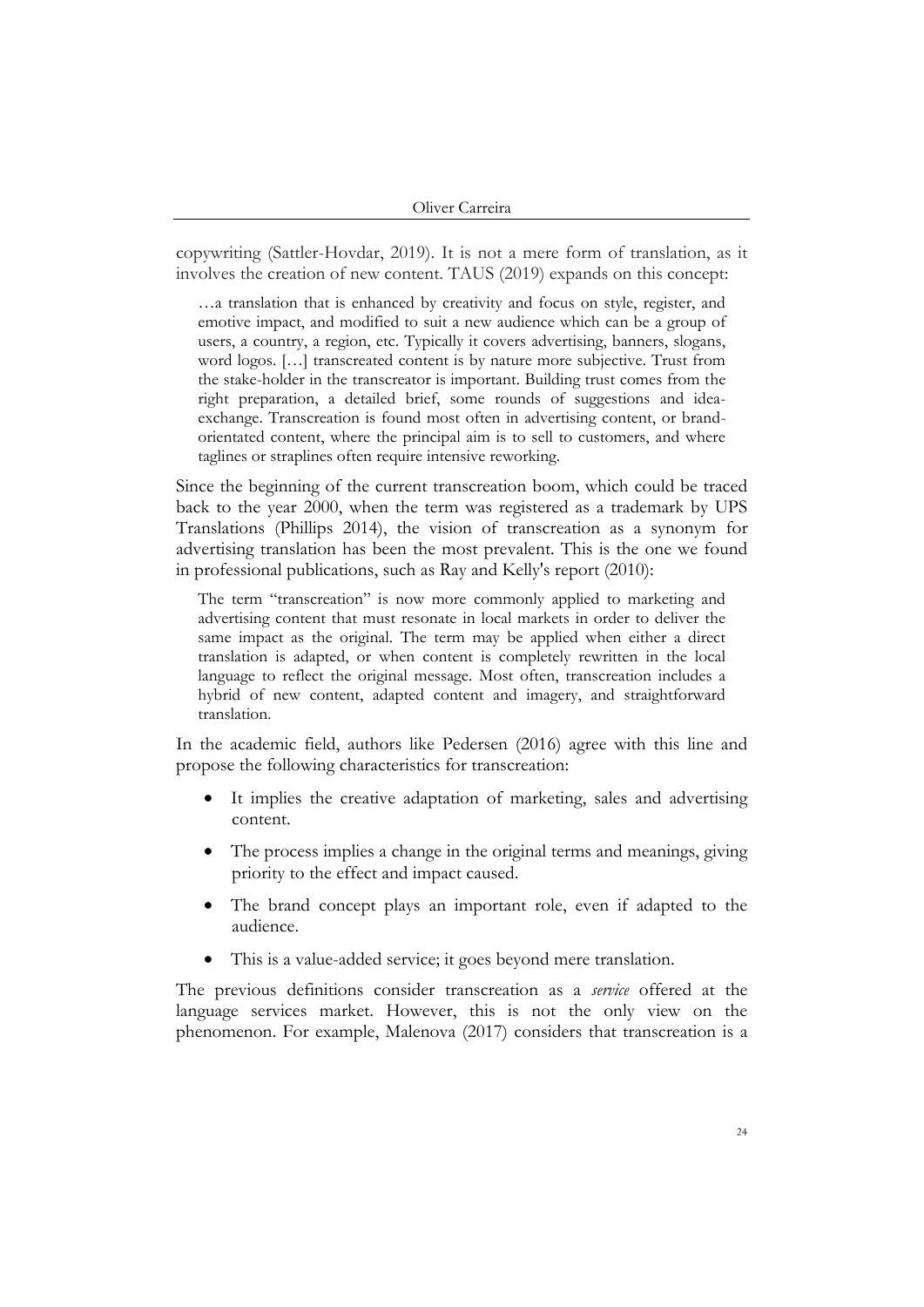*strategy*, a way to do things in different areas of the translation domain. The scope for this idea is audiovisual translation:

As the result of the case study, transcreation in AVT can be defined as a strategy of creative rethinking of a source text segment with subsequent generation of a totally new target text segment in conformity with the given AV context as a polysemiotic complex, taking into consideration characteristics of the communicative situation, technical constraints and an anticipated response of the spectators.

In the same line, Chaume (2018) also includes transcreation as a modality that lies within audiovisual translation:

Transcreation is an enhanced type of audiovisual translation mode, and is a direct consequence of digitalisation. […] Transcreations are all forms of semiotic adaptation and manipulation where some or most — if not all semiotic layers of the original (audio)visual product are localised, that is, manipulated.

Mangirón and O'Hagan (2006) propose a similar idea. For them, game localization is a form of transcreation:

In game localisation, the feeling of the original 'gameplay experience' needs to be preserved in the localised version so that all players share the same enjoyment regardless of their language of choice (O'Hagan and Mangiron, 2004). No oddities should be present to disturb the interactive game experience, and this is the reason why game localisers are granted quasi absolute freedom to modify, omit, and even add any elements which they deem necessary to bring the game closer to the players and to convey the original feel of gameplay. And, in so doing, the traditional concept of fidelity to the original is discarded. In game localisation, transcreation, rather than just translation, takes place.

Finally, at the literary field, De Campos (in Leal Lima, 2017) considers that transcreation must be a creative reinvention of literature and not a mere reproduction of these texts:

Transcreation defines poetic translation as an artistic practice aimed at experimenting with new forms and poetic procedures. Highlighting the expressive and formal differences between languages, it postulated that poetry could not be simply transposed from one idiom to another, but that it had to be reinvented.

The views on transcreation as a service and as a strategy should not be considered as exclusive. Actually, it is quite probable that transcreation might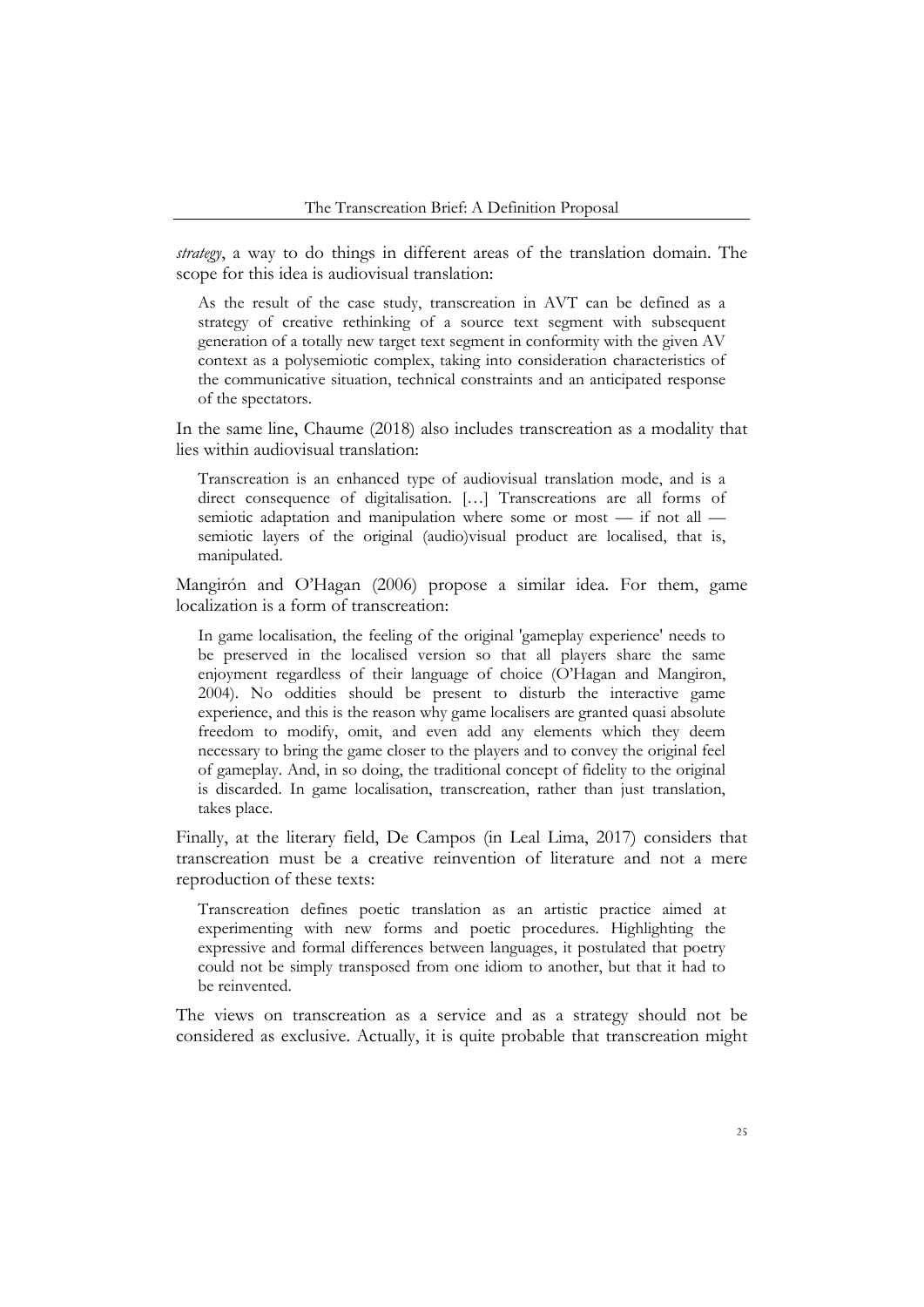be a dual natured phenomenon, where both approaches are compatible. In an interview-based study with professionals of the language services industry, Carreira (in press) concludes as follows:

The results suggest that the professionals share the current view of transcreation, although they highlight a second perception of the phenomenon as a multidisciplinary strategy that would overlap with other modalities of a creative nature.

#### *2. The Brief: A Basic Element*

If we consider that transcreation is a service offered at the language industry, one of the formal elements that define this practice is the presence of the brief. This document is commonly mentioned in publications by different agents of the industry, such as the ones by TAUS (2019), SDL (Lizuka, 2019) or Lionbridge (Pierse, 2020) among others. However, its definition is not always clear and precise. We will further develop this concept later on in this proposal. For the moment, we can define it in general terms as the document used by transcreators to understand the linguistic and business needs of the brand, product or campaign that is being adapted to a local market (Paglia, 2010). To further develop this concept, we must examine it from three points of view: its role in the translation field, the position it takes in the workflows of the advertising and marketing industries, and the different types of brief that we found in this professional context.

## *2.1. The Role of the Brief in the Translation Field*

If we take into account the aforementioned definition by Paglia (2010), a brief is a set of instructions that define the scope where a language professional carries out their job. Calvo (2018) proposes a classification for these, based in the intersection of the *skopos* concept (Vermeer, 2004) and the realities of the market:

- Virtual absence of explicit specifications: the language professional must infer the information that needs or ask the client for it.
- Explicit specifications covering basic functional data: this includes information about the objective of the project and the conditions that must be achieved.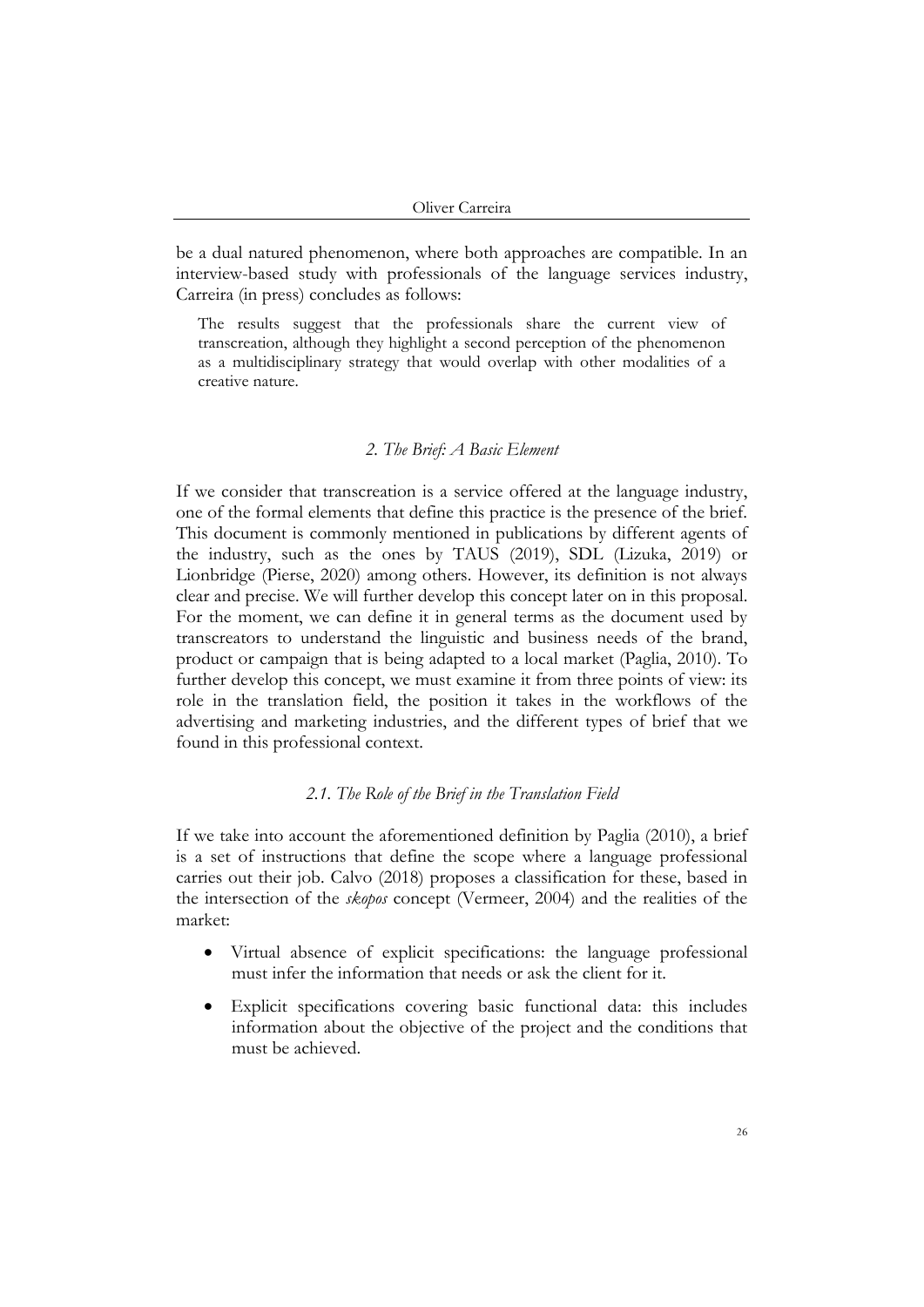• Complex brief (multi-layered brief system): they include detailed information about the conditions of the project. In this category, we find elements such as style guides, *lockits* (localization kits), creativity and adaptation guidelines, etc.

In this work, we will refer to this last type of brief.

## *2.2. The Role of the Brief in Advertising Campaigns*

In order to understand the importance of the brief in transcreation (if we consider this practice as a service comparable to advertising and marketing translation), we must analyze the workflow followed in order to develop an international advertising campaign. To understand this better, we propose the following fictional example, based on IAB (2008), Burgoyne (2013) and Pedersen (2016).

Let's say that the OmniCola company wishes to launch a new drink in several international markets. For this purpose, they contact Sterling & Cooper, an advertising agency. The representatives of the company meet with an executive of the accounts department (in charge of the relation with customers) and deliver a client brief. By sharing this document, OmniCola communicates to Sterling & Cooper all the info they need to know about the new drink and its characteristics, as well as the needs of the company and some ideas to promote it. Another possible scenario at this stage is to have an account executive working hand by hand with the company to develop together a client brief.

In the next phase, the client brief is handed to the strategic planner: the person in charge of strategy and the one that develops the creative brief. This document includes the proposal of Sterling & Cooper for OmniCola. Once the document is approved by the company, it is shared with the creative team, made up of copywriters and members of the art department (the ones responsible to develop image and video content). They will work together to develop several options, under the supervision of the creative director, who must choose the definitive idea and share it with OmniCola.

If the company accepts the proposal made by Sterling & Cooper, we would switch to the production phase, where we would have several agents participating according to the chosen format of the campaign (print, electronic, video, image, etc.) and the media (TV, radio, social media, print media, etc.).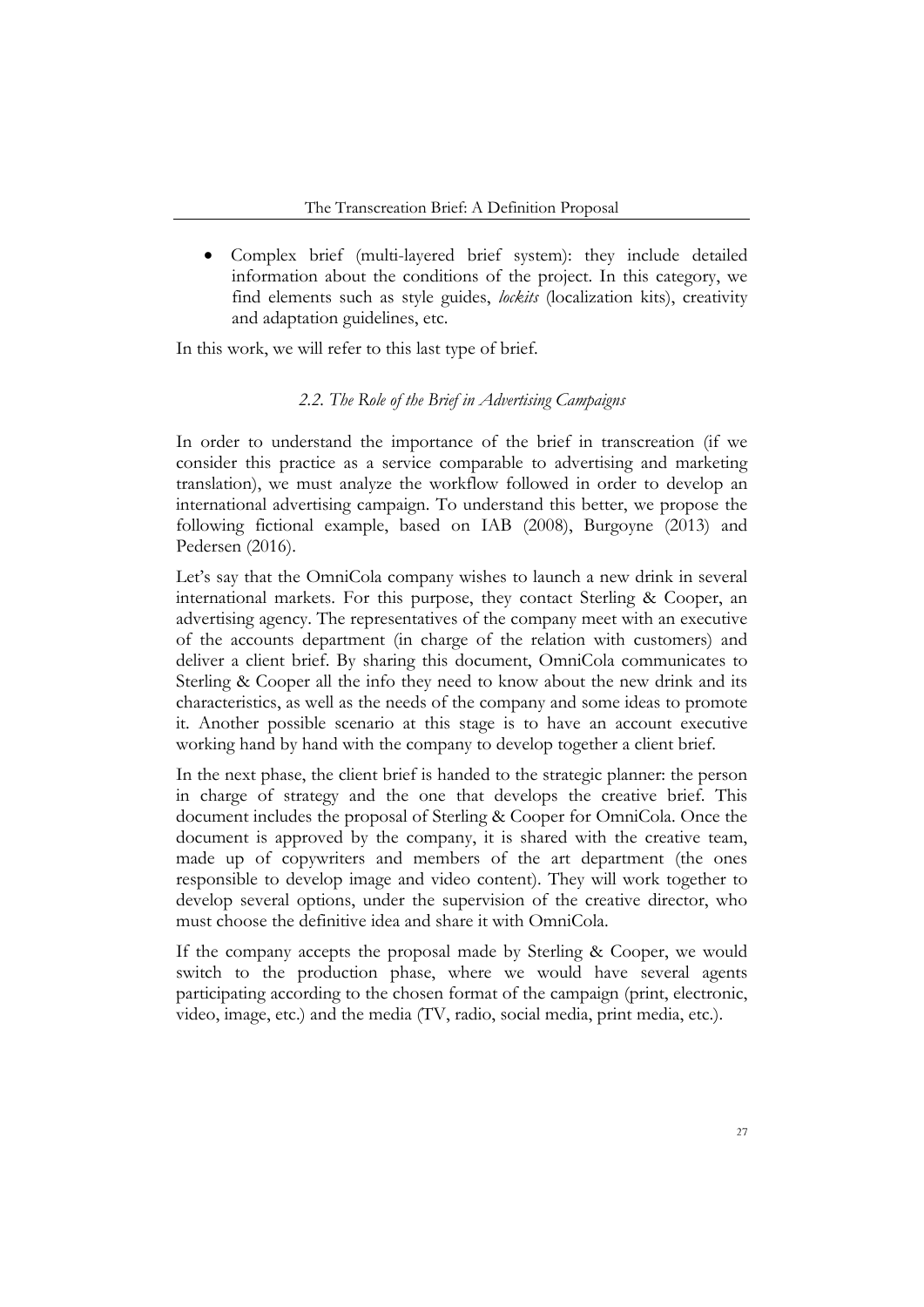Once the 'baseline campaign' has been developed, we would be at the adaptation stage. Here, we would need the intervention of a language services company or a creative adaptation services provider in order to achieve the desired level of localization for each target market. This is where transcreation would come into play. In order for transcreators to do their job properly at this point, they would need a transcreation brief.

## *2.3 Client Brief, Creative Brief and Transcreation Brief*

If we take into account the previous description of the workflow, we must distinguish between three types of brief:

- Client brief: includes information about the brand and product of the company willing to carry out an advertising action, as well as their wishes and needs. The intended target of this document is an advertising agency.
- Creative brief: collects the information included at the client brief and develops it in a format that is useful for the creative team in charge of the design of the advertising campaign, for a later presentation to the client. The intended target of this document is a series of advertising professionals within the agency and the client.
- Transcreation brief: details the information, instructions and guidelines that transcreators must follow and take into account in order to adapt a campaign to a local market.

We find quite a lot of mentions about the client brief (Hackley, 2005; Mackay, 2007; Miertoiu, 2014, etc.) and the creative brief (Altstiel & Grow, 2006; Sutherland, 2007; Ibach, 2009; Burtenshaw, Mahon & Barfoot, 2011, etc.). However, there are few academic references specifically related to the transcreation brief. At the time of writing this article, we could only find four mentions. First of all, Freedman International (2015), which lists the four elements that a good transcreation brief must include: context, objectives, specifications and budget. Secondly, Morón and Calvo (2018: 130), who consider that the creative and the transcreation brief are at the same level: "The role of the ST is subordinated to or replaced by the creative brief (also called transcreation brief)". In third place, Huertas Barros and Vine (2019), who mention the transcreation brief as one of the project stages set out by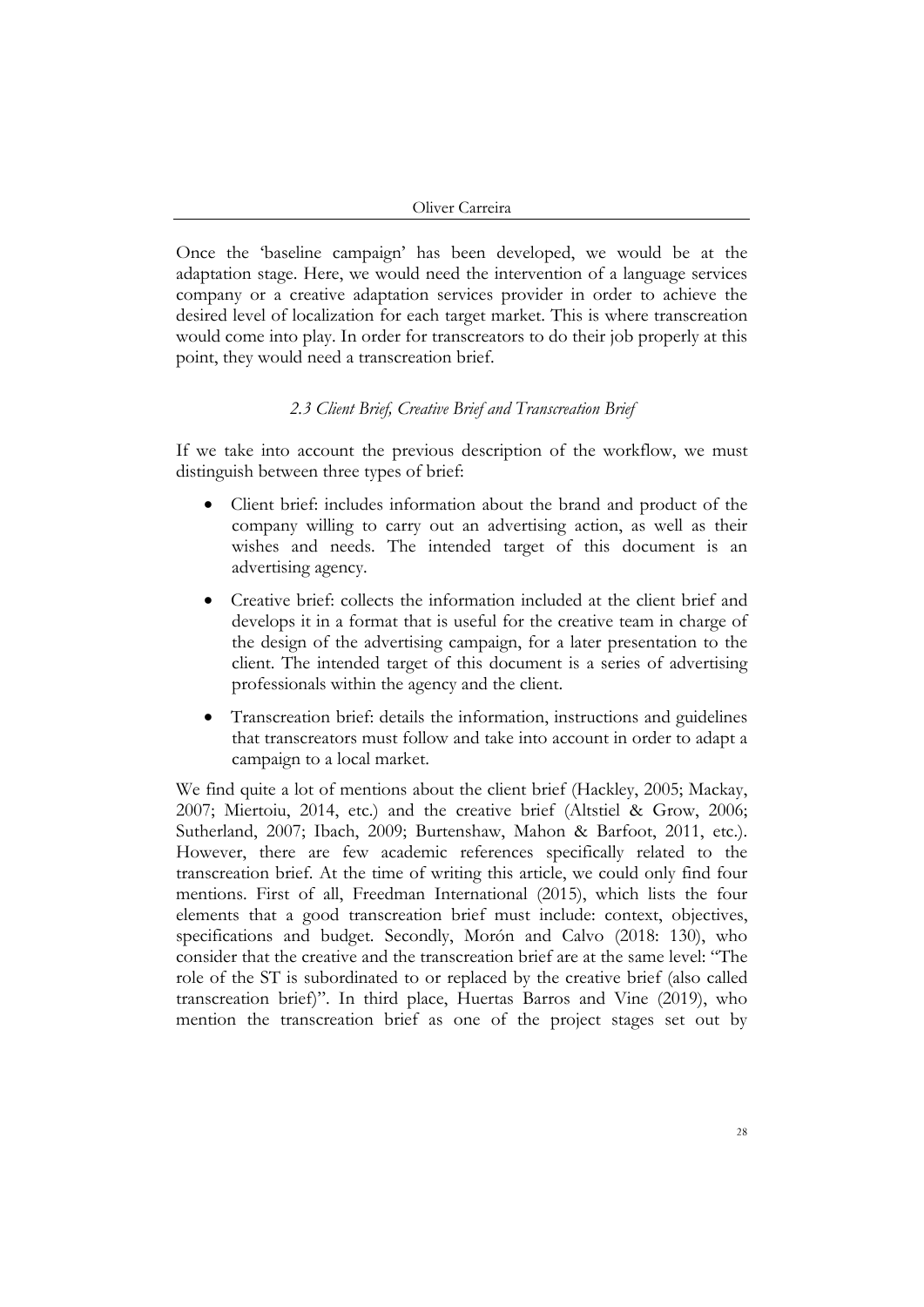transcreation companies. Finally, Lemoine (2015), who details the basic elements that a transcreation brief must include:

• Requirement: What kind of content are we producing? A brochure, a letter, an ad…

• Purpose: What is the client's marketing/communications goal? Details such as short-term or long-term are important.

• Deliverables: What does the client expect to receive?

• A translation with the same number of sentences? A list of key glossary terms?

• A translation with the same number of paragraphs?

• Something completely original? (copywriting, artwork, etc.)

• Target audience: Who will be reading/viewing this copy? Again… details, please.

• Positioning: What is the current positioning in the market, actual and perceived?

• Response: What reaction should this elicit from the audience? Brand awareness, customer loyalty, the first purchase…

• Tone: formal, casual…

• Distribution: Will this be sent over mail, email…?

• Timeframe: By when is the final version needed? How many client review rounds there will be?

At this point, we may say that the term "brief" is often used interchangeably to refer to the three documents detailed at the beginning of section 2.3. However, these are clearly used at different moments of the workflow, with specific audiences and clear purposes. A possible explanation for this indistinctive use (a conjecture, since it is exclusively based on the professional experience of the author) is that, in many projects, the functions fulfilled by each of these documents are satisfied by a single brief. This is mostly due to temporal, organizational and economic restrictions. Another conclusion at this point is that there is little information about the nature and contents of the transcreation brief.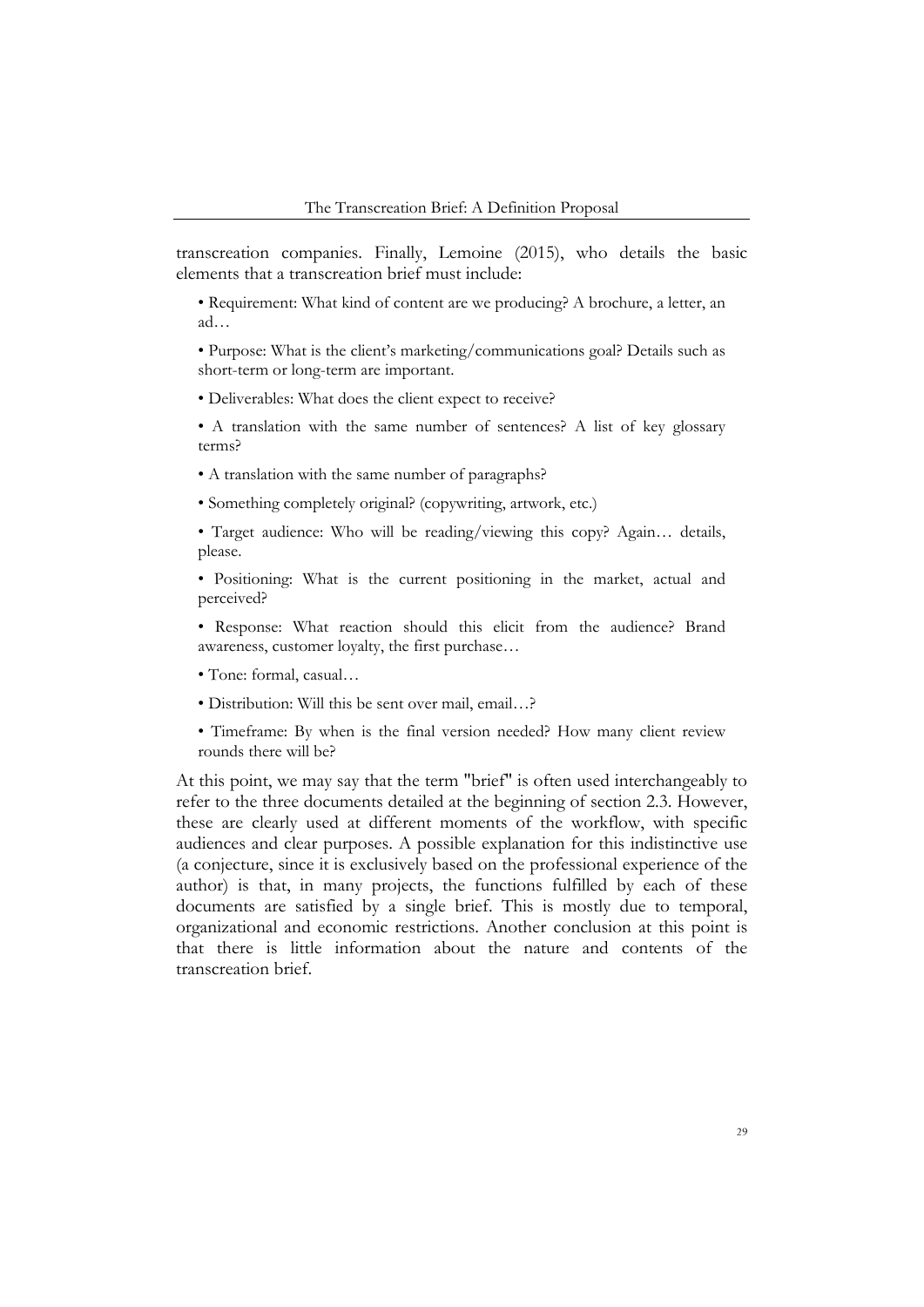## *3. A Proposal Based on the Analysis of Public Briefs*

In order to gather more information about the transcreation brief, we propose a descriptive and comparative analysis of this type of documents. An ideal methodology for this purpose would require access to real client, creative and transcreation briefs belonging to the same brand/product in several advertising campaigns. However, these documents are confidential by nature and their access and disclosure are heavily restricted.

As an alternative for this drawback, we propose working with documents publicly available online. For this purpose, we will use the following corpus:

- Client brief: we were unable to find this type of documents. As an alternative, we will use the information at two guides for developing this kind of brief published by advertising associations. The first was authored by the Association of Canadian Advertisers<sup>1</sup>. The second was jointly developed by IPA (Institute of Practitioners in Advertising), ISBA (Incorporated Society of British Advertisers), MAA (Marketing Agencies Action Group) and PRCA (Public Relations and Communications Association)2.
- Creative brief: we are using briefs for Nike3, RedBull4, PayPal5, Hush Puppies<sup>6</sup> and Reebok<sup>7</sup>.
- Transcreation brief: we could not find any document of this kind, so we'll be using templates developed to write this type of brief. We will use the ones available at the websites of the translation companies On Target, Text Trans and Translate Media.

Once we have defined the set of documents we are working with, we will analyze them in order to determine a series of categories. Our final objective is to verify if the transcreation brief is indeed a specific category of document that must be recognized as such within the transcreation workflow. Due to the

<sup>1</sup> https://www.acaweb.ca/en/wp-content/uploads/sites/2/2016/09/THE-CLIENT-BRIEF-FINAL-Eng-July-18-06.pdf

<sup>2</sup> http://www.thegoodpitch.com/wp-content/uploads/2011/09/BriefinganAgency.pdf

<sup>3</sup> https://www.slideshare.net/MoniqueWare/creative-brief-42740423

<sup>4</sup> https://www.slideshare.net/befrank86/brief-11759318

<sup>5</sup> https://www.slideshare.net/aaga8/paypal-creative-brief

<sup>6</sup> https://www.slideshare.net/anshurocks/creative-brief-example

https://i.pinimg.com/474x/a4/6b/f6/a46bf6e0e1f3652726709058c0c7ca6d--creative-briefexample-marketing-trends.jpg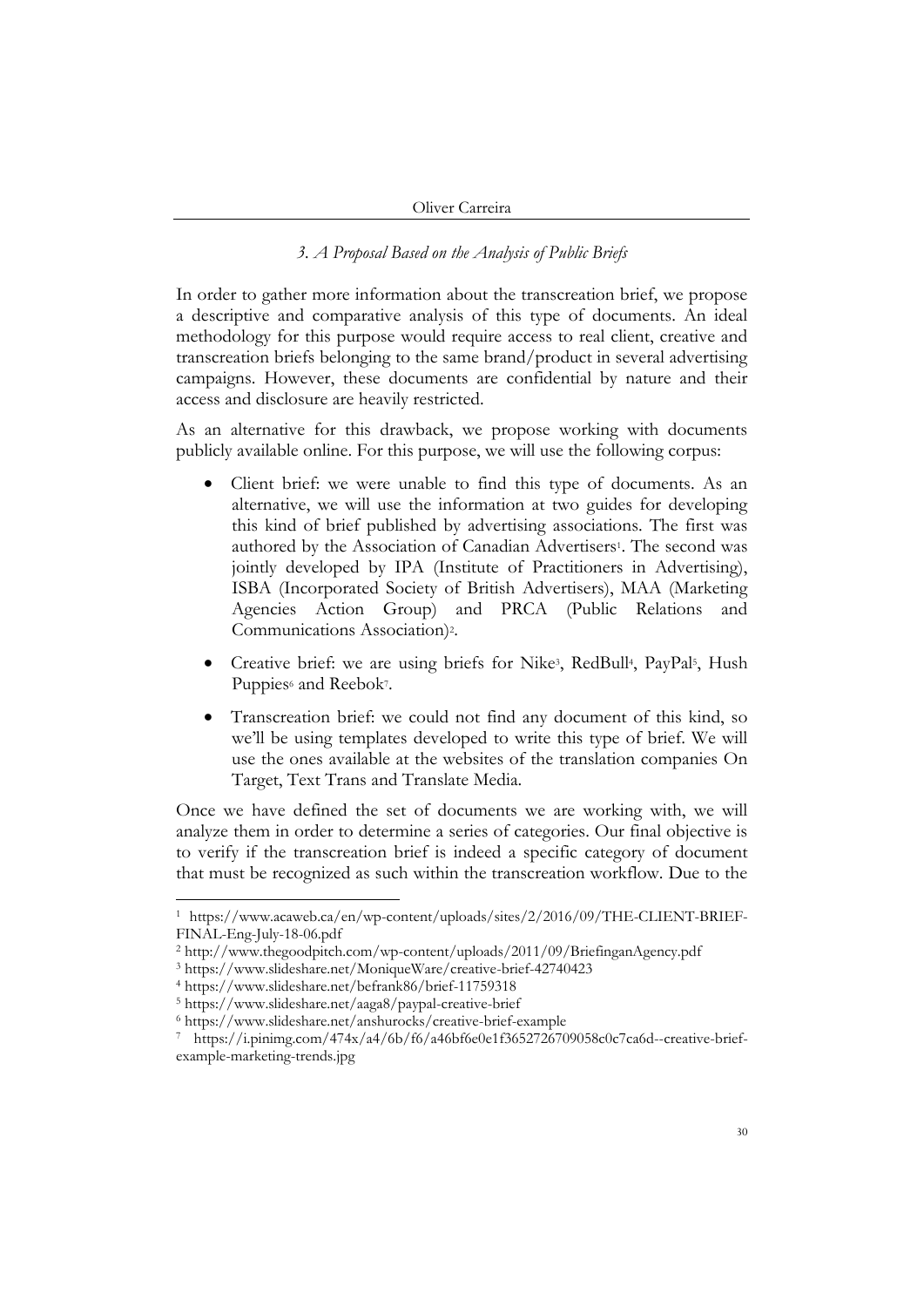methodology followed, we do not expect to obtain universal conclusions that may be applied to all transcreation briefs, but rather provide a descriptive perspective on our results.

# *3.1. Analysis of Guides for Writing Client Briefs*

As mentioned in the previous section, we are analyzing two guides published by agents of the advertising industry. These documents are oriented to customers who need the services of this kind of companies to market their products or services and include guidelines to streamline the process.

There are two elements that these two guides share. The first is a list of questions that guide the design of the client brief: "Where are we know?", "Where do we want to be?", "What are we doing to get there?", "Who do we need to talk to?" and "How will we know we've arrived?". This coincidence is not by chance. These questions were formulated by Stephen King, the father of strategic planning, while working for the advertising agency JWT in the 1960s. Later, they were compiled by this company in a guide in 1974.

The second element is how these questions can be used as a starting point and modelled in order to develop the different section headers. This information is especially interesting, since it allows us to have a list of categories that we can use in a later comparison. We detail these at table 1.

| <b>SECTION</b>         | <b>DESCRIPTION</b>          |  |  |
|------------------------|-----------------------------|--|--|
| Background             | Marketing/Sales objectives  |  |  |
|                        | Brand                       |  |  |
|                        | Previous learnings          |  |  |
| Communications         | Target audience             |  |  |
|                        | Consumer insights           |  |  |
|                        | Key message/proposition     |  |  |
| Implementation/process | Dates                       |  |  |
|                        | Budget                      |  |  |
|                        | Response mechanisms         |  |  |
|                        | Evaluation/success criteria |  |  |
|                        | Mandatories/guidelines      |  |  |
|                        | Approvals                   |  |  |

Table 1. List of categories found at each section of the client brief.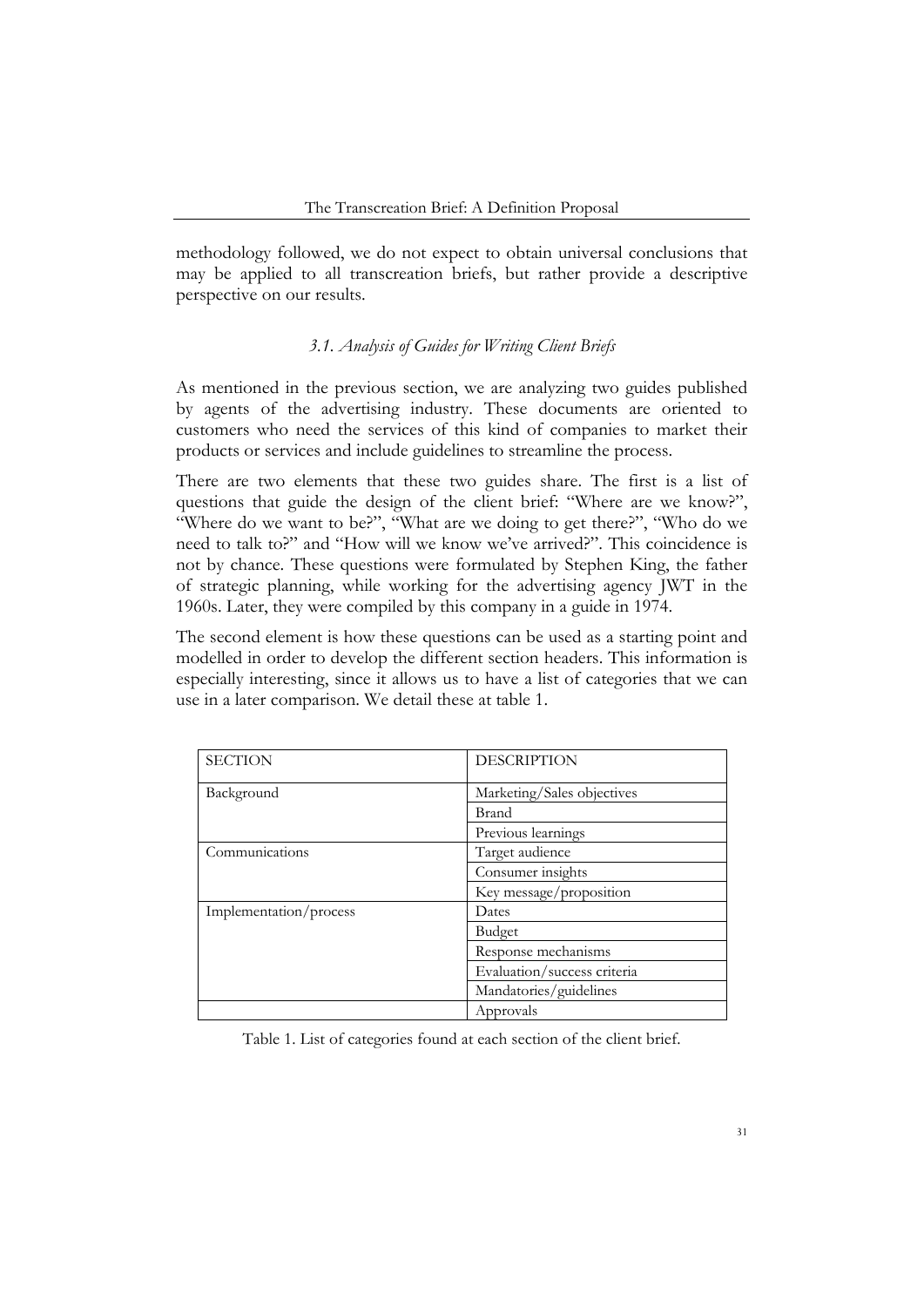## *3.2. Analysis of Creative Briefs*

Here we are analyzing the creative briefs for five different brands: Nike, RedBull, PayPal, Hush Puppies and Rebook. For this purpose, we are focusing on the headings appearing at these documents. The results of the comparison are shown in table 2. The first row includes the document analyzed, the column includes the names of each heading and the intersection of each column and row indicates the presence (or not) of each section.

|                           | Nike       | RedBull         | PayPal          | Hush<br>Puppies | Reebok     |
|---------------------------|------------|-----------------|-----------------|-----------------|------------|
| Audience                  | YES        | YES             | YES             | YES             | <b>YES</b> |
| Background<br>information | <b>YES</b> | YES             | YES             | <b>YES</b>      | <b>YES</b> |
| Competitors               | YES        | NO.             | NO.             | <b>YES</b>      | NO         |
| Goals/Objectives          | <b>YES</b> | YES             | YES             | <b>YES</b>      | <b>YES</b> |
| Message                   | YES        | <b>YES</b>      | <b>YES</b>      | <b>YES</b>      | <b>YES</b> |
| Problem                   | NO         | NO.             | YES             | NO <sub>1</sub> | NO.        |
| Product features          | <b>YES</b> | NO.             | NO.             | <b>YES</b>      | NO.        |
| Voice                     | NO         | NO <sub>1</sub> | NO <sub>1</sub> | NO              | <b>YES</b> |

Table 2. List of categories found at each section of the creative brief.

In this case, there is a considerable alignment between the categories found at the five documents:

- "Audience", "Background information", "Goals objectives" and "Message" sections are present in the five documents.
- "Competitors" and "Product features" appear only in two of the creative briefs.
- "Problem" and "Voice" are only found in one of the five documents considered.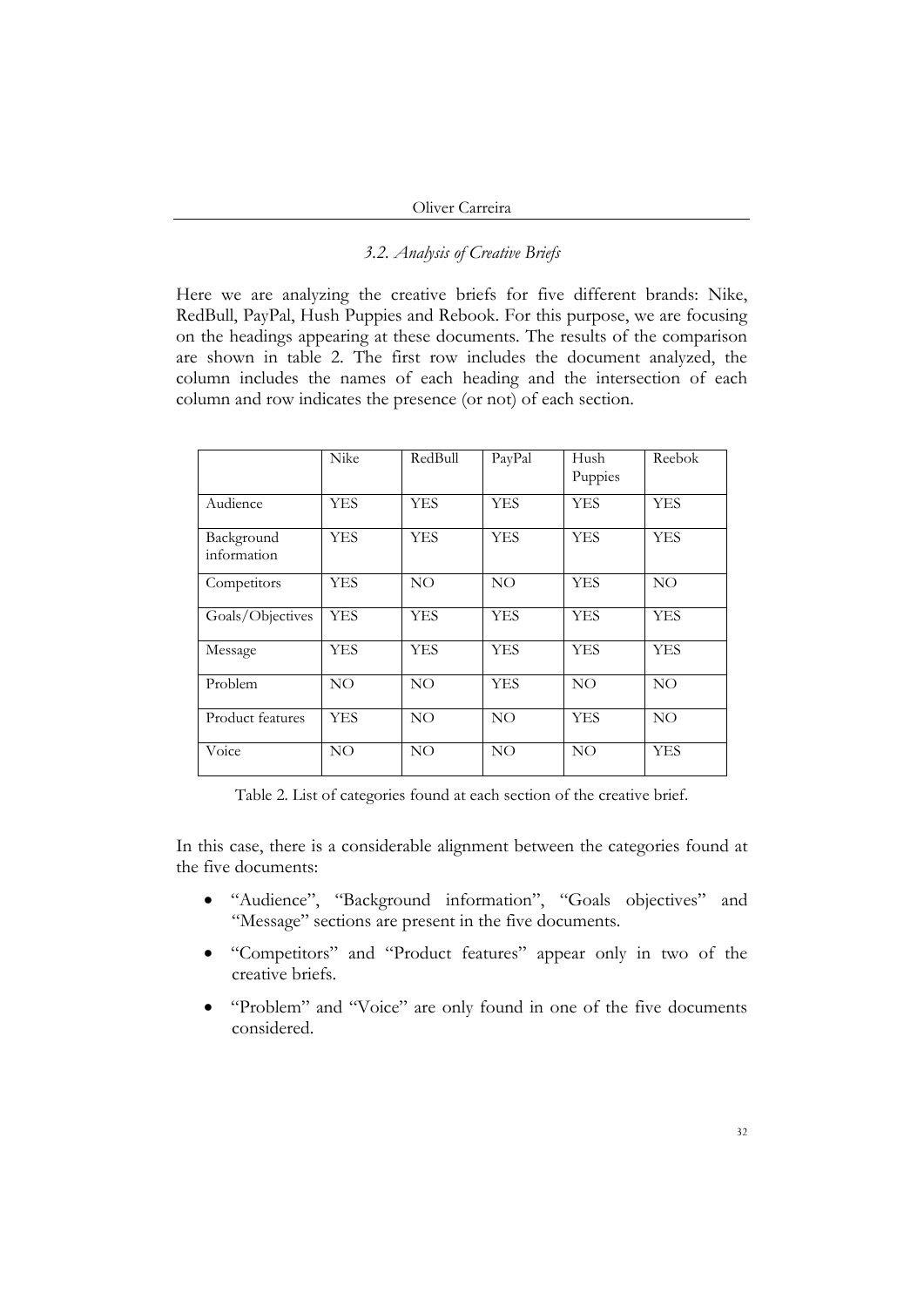# *3.3. Analysis of Transcreation Brief Templates*

In this section, we are analyzing the three transcreation templates mentioned in section 3, following the same methodology detailed at section 3.2. The results are shown in table 3.

|                    | On Target      | <b>Text Trans</b> | Translate Media |
|--------------------|----------------|-------------------|-----------------|
| Audience           | <b>YES</b>     | <b>YES</b>        | <b>YES</b>      |
| Brand info         | <b>YES</b>     | <b>YES</b>        | <b>YES</b>      |
| <b>Budget</b>      | <b>YES</b>     | N <sub>O</sub>    | N <sub>O</sub>  |
| Challenges         | <b>YES</b>     | NO                | N <sub>O</sub>  |
| Contact info       | NO             | <b>YES</b>        | NO              |
| Creative aspects   | N <sub>O</sub> | <b>YES</b>        | N <sub>O</sub>  |
| Deadlines          | <b>YES</b>     | NO                | NO              |
| Deliverables       | <b>YES</b>     | NO                | NO              |
| Existing materials | N <sub>O</sub> | <b>YES</b>        | <b>YES</b>      |
| Media              | NO             | <b>YES</b>        | NO              |
| Message            | <b>YES</b>     | NO                | <b>YES</b>      |
| Objectives         | <b>YES</b>     | <b>YES</b>        | <b>YES</b>      |
| Product info       | <b>YES</b>     | NO                | <b>YES</b>      |
| Resources          | NO             | <b>YES</b>        | <b>YES</b>      |
| Tone/style         | <b>YES</b>     | <b>YES</b>        | <b>YES</b>      |

Table 3. List of categories found at each section of the transcreation brief.

In this case, we find different levels of alignment between the proposed categories:

• There are four categories found in the three documents: "Audience", "Brand info", "Objectives" and "Tone/style". This might indicate that these sections are the most important at the transcreation brief.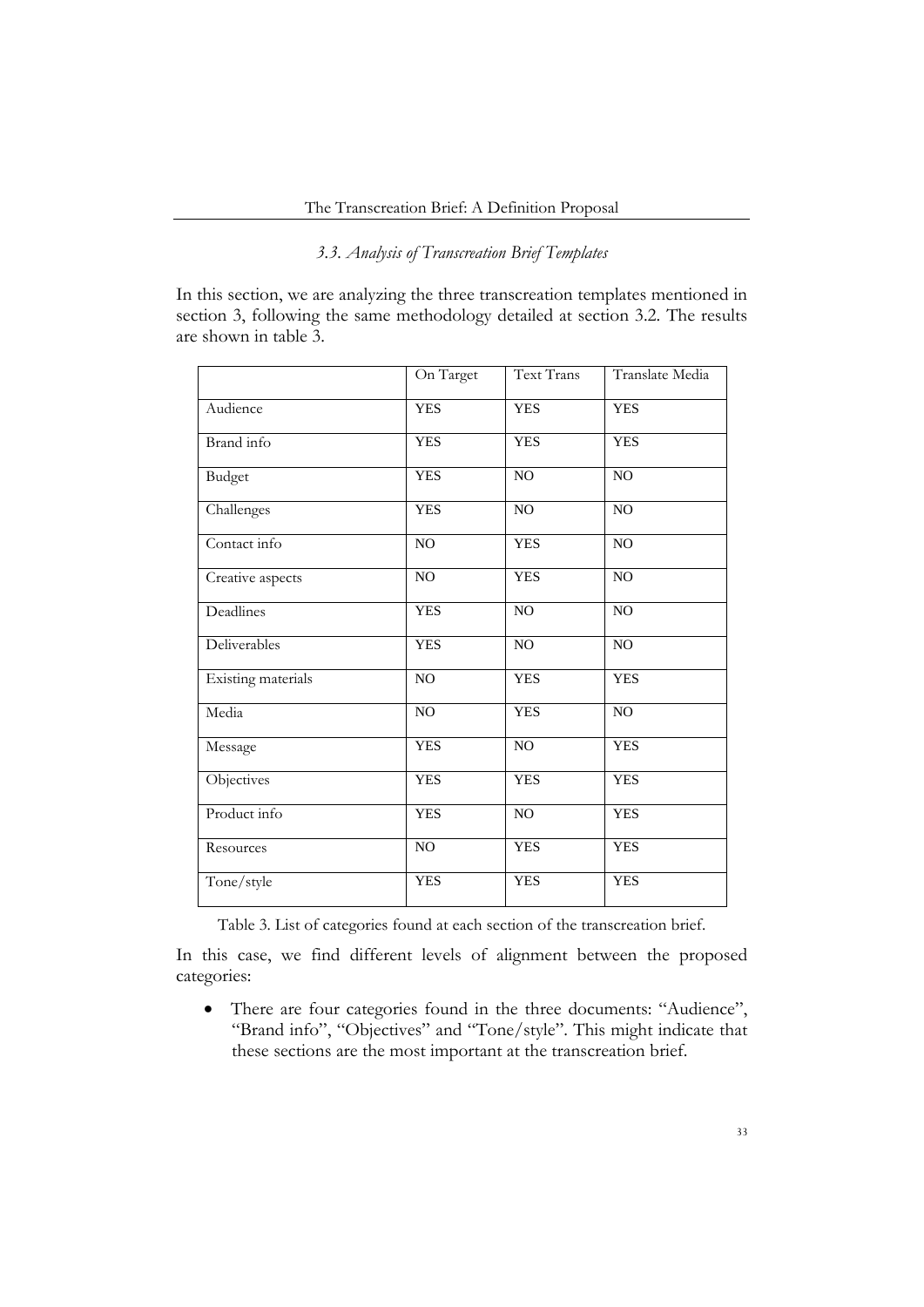- There are four categories that appear in two of the three documents: "Existing materials", "Message", "Product Info" and "Resources". This could point to an intermediate level of importance.
- There are seven categories that are included in only one of the three briefs considered: "Budget", "Challenges", "Contact info", "Creative aspects", "Deadlines", "Deliverables" and "Media". This might show their lower level of importance.
- The three templates are not equally exhaustive from an informational point of view. If we assume that the more comprehensive document is the one where we find a higher number of these categories, the template by On Target would take the first place (10 categories) followed by Text Trans' (9 categories) and Translate Media's (8 categories).
- Despite the previous point, the presence of a higher or lower number of categories would not necessarily indicate that the document includes information of better quality. For example, the category "Audience" is quite detailed in the template by Translate Media (since it allows detailing data such as sex, age or business segment). However, this same information, while requested in the other two templates, is not required with the same degree of granularity.
- Though we are defining three levels of importance based on the number of categories appearing at the documents, there are several elements that might point to the fact that the limits between these are fuzzy. For example, "Brand info" has been included at the first level of significance, while "Product info" is on the second. It's logical to think that, in order to produce a good transcreation, we would need information both about the brand and the product. Therefore, the lack of the "Product info" category in one of these documents (Text Trans) would point to an inadequate design or maybe it was assumed that this information should be included in the "Brand" category (or perhaps in another). We find a similar situation at the categories "Tone/style" and "Message". The first deals with the voice we must use in the transcreation, while the second would detail the information we wish to convey. The lack of the second would make quite difficult the definition of the first.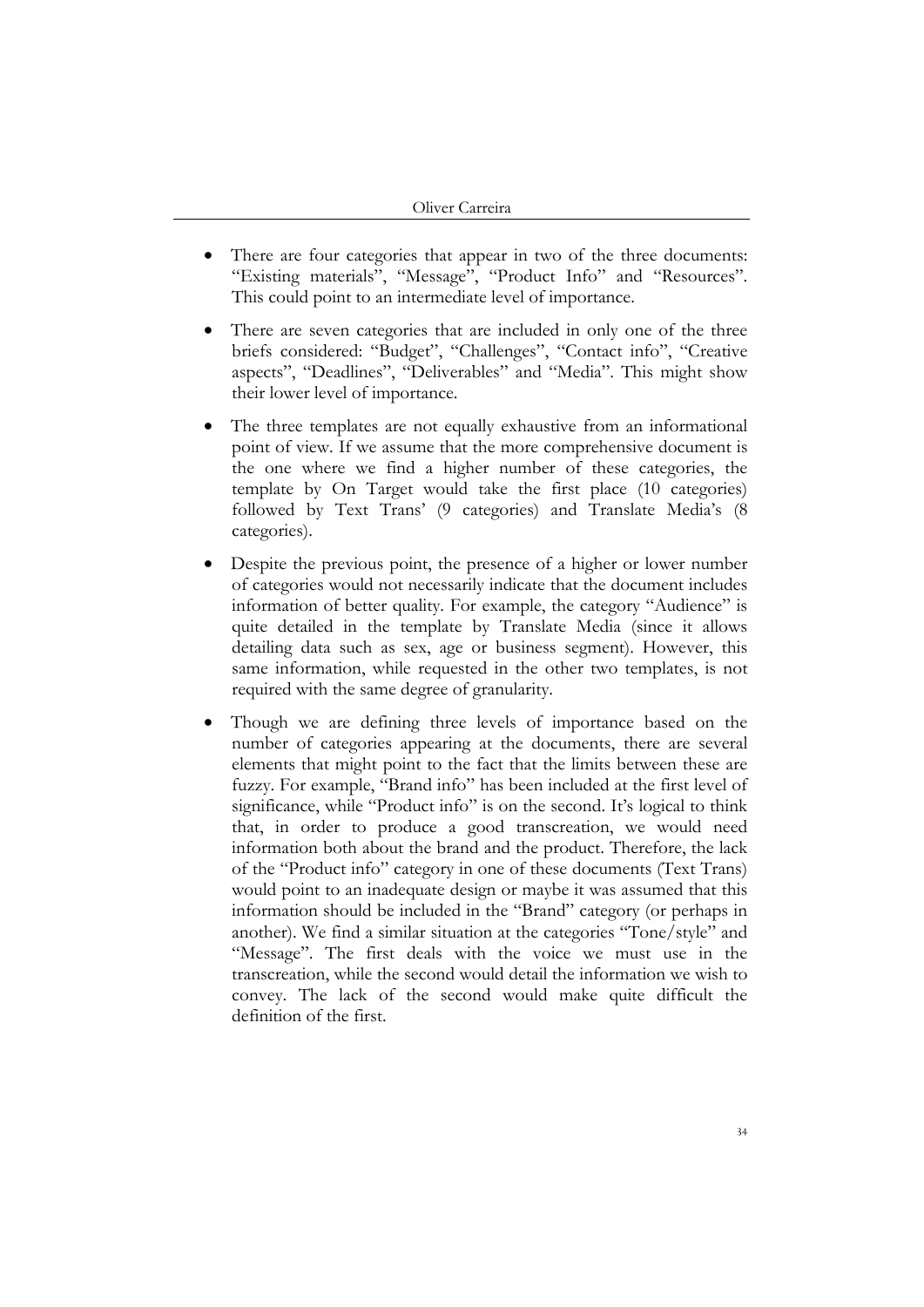- We've found a series of categories related with management issues. Though it is logical to find this kind of data in templates developed by language services providers, we may assume that they do not provide useful information for the transcreation process itself. Here, we may include categories such as "Budget" or "Deliverables".
- It is surprising to find that the "Creative aspects" category is only found in one of the templates. We consider that the level of creativity that the linguist may or not assume is an essential information for a transcreation project.

## *4. Conclusions*

After the analysis of the previous documents, we have found different categories of information present in all three groups of briefs. For example, those related with audience, brand, message or campaign objectives. We were also able to detect partial coincidences, such as those related to tone and voice (present at the client and transcreation briefs) or budget (mentioned at the client and transcreation briefs). This type of coincidence is somehow logical. After all, we are talking about kinds of documents that are part of a common workflow.

Regrettably, we were unable to clearly identify the information categories that would define the transcreation brief as an independent category of document. There are several possible explanations for this. On one hand, the type of documents chosen for this study was not the ideal. As we mentioned before, we would need access to real client, creative and transcreation briefs belonging to different campaigns. On the other, there is the possibility that the transcreation brief might not exist at all. We disagree with this last option, since there are several indications that point in an opposite direction.

First of all, the number of different categories on the transcreation briefs is higher than the ones found in the client and creative briefs. A tentative explanation for this would be that, at this stage, the volume of information required to carry out the adaptation process is higher than in previous steps. If the client and creative briefs were enough to complete the transcreation stage, we would not find this disparity in the number of categories.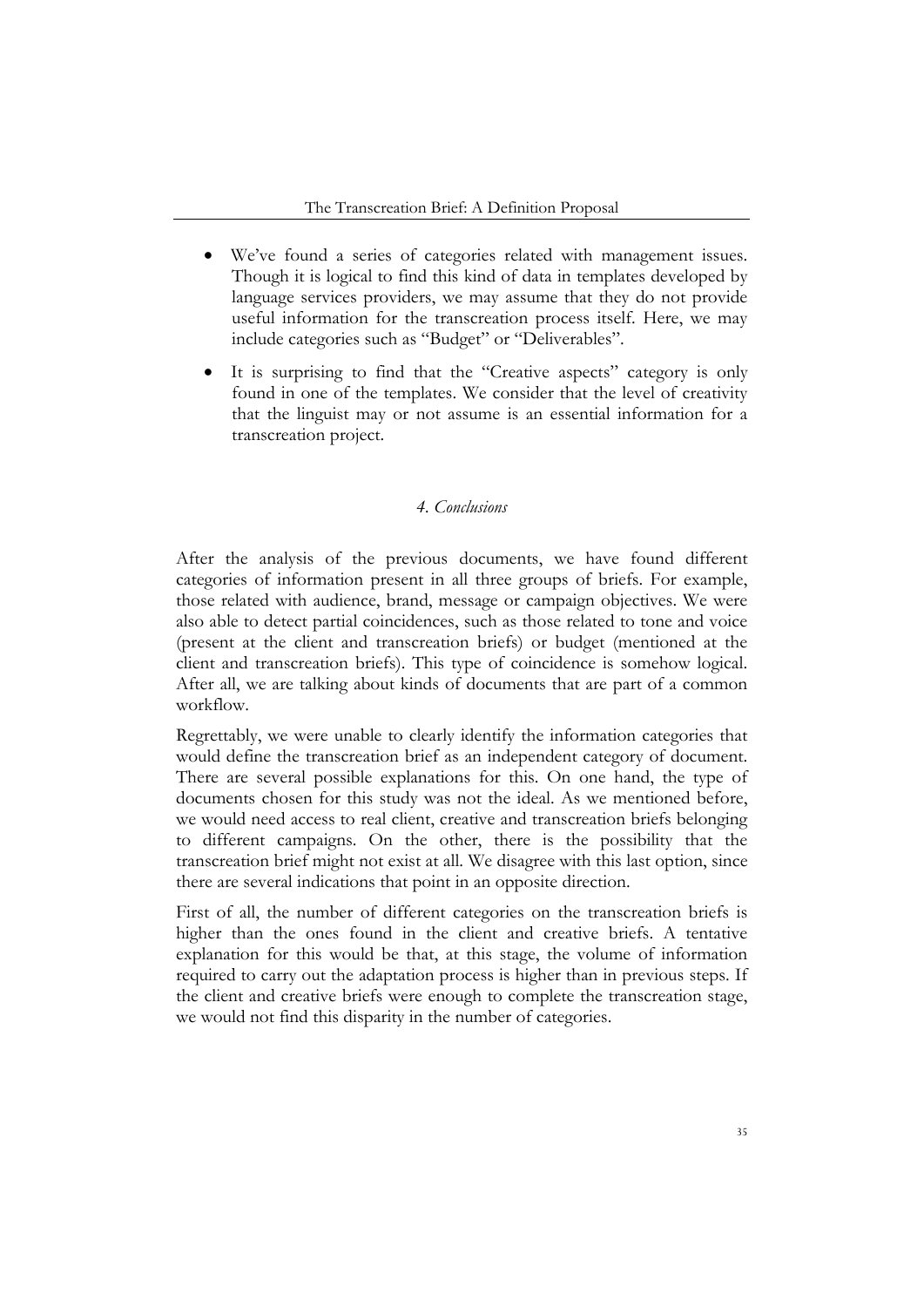Secondly, the types of information found at the transcreation briefs confirm that the problems that need to be solved at this stage are different than those faced in previous briefs. Here we are specifically talking about sections such as "Creative aspects" or "Tone/style". These point to a level of specificity that would make essential the presence of the transcreation brief as a work document.

Finally, we consider that the functionalist argument is perhaps the strongest argument for the definition of the transcreation brief as a differentiated element. As mentioned before, this document is used in a specific moment of the workflow to develop an international advertising campaign, by a particular group of professionals and with different objectives to the ones considered at the client and creative brief phases.

From this point, we consider that it is important to continue this line of research. However, due the confidentiality terms that these documents are subjected to, any further research action must take place within a scope of collaboration between researchers, advertisers, advertising agencies, companies from the language industries and creative adaptation services providers in order to allow productive results.

#### *References*

- Altstiel, T & Grow, J. (2006) Advertising Strategy: Creative Tactics from the Outside/in. SAGE Publications Ltd.
- Burgoyne, E. (2013) How the Agency Works 2.0 Adsubculture. [Online] [Accessed on 30th April 2020] http://adsubculture.com/workflow/2013/12/5/how-theagency-works-20
- Burtenshaw. K, Mahon, N. & Barfoot, C. (2011) The Fundamentals of Creative Advertising. A&C Black.
- Calvo, E. (2018) 'From translation briefs to quality standards: Functionalist theories in today's translation processes' The International Journal for Translation & Interpreting Research, 1, pp. 10-32. [Online] [Accessed on 30th April 2019] http://www.trans-int.org/index.php/transint/article/view/639
- Carreira, O. (in press) Defining Transcreation from the Practitioners Perspective: An Interview-Based Study. Granada: Comares.
- Chaume, F. (2018) 'Is audiovisual translation putting the concept of translation up against the ropes?' The Journal of Specialised Translation (JOSTRANS), 30, pp.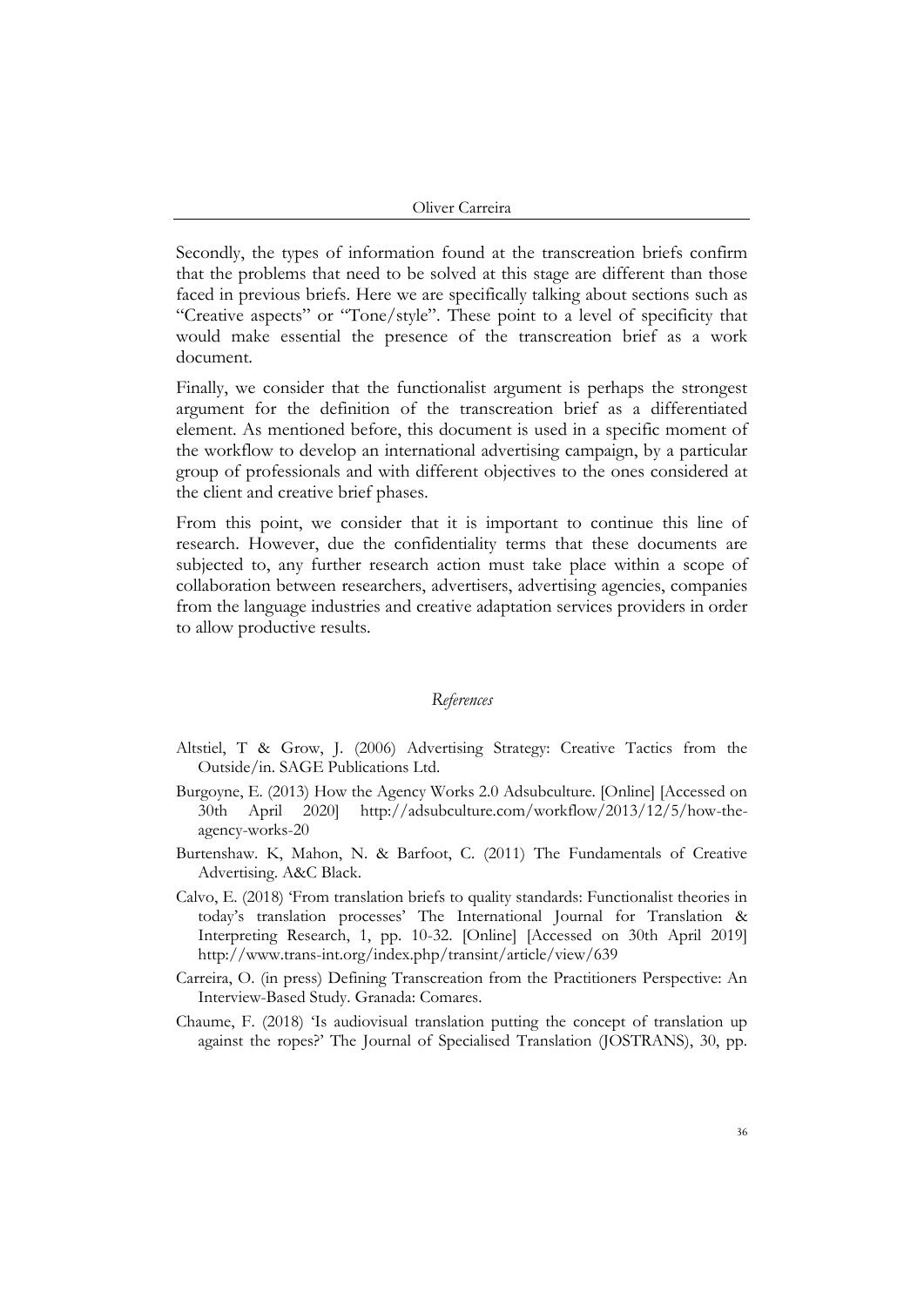84-104. [Online] [Accessed on 30th April 2019] https://www.jostrans.org/issue30/art\_chaume.pdf

- Freedman International. (2015) Delivering the Perfect Transcreation Brief. Freedman International Blog. [Online] [Accessed on 30th April 2020] http://webcache.googleusercontent.com/search?q=cache:irT\_G\_4cDRgJ:https:// www.freedmaninternational.com/delivering-the-perfect-transcreationbrief/&client=firefox-b-d&hl=es&gl=es&strip=1&vwsrc=0
- Hackley, C. (2005) Advertising and Promotion: Communicating Brands. SAGE Publications Ltd.
- Huertas Barros, E. & Vine, J. (2019) 'Training the trainers in embedding assessment literacy into module design: a case study of a collaborative transcreation project' The Interpreter and Translator Trainer, 13 (3), pp. 271-291. [Online] [Accessed on 30th April 2019] https://doi.org/10.1080/1750399X.2019.1658958
- IAB. (2008) Interactive Advertising Workflow New Practices. [Online] [Accessed on 30th April 2019] https://www.iab.com/wpcontent/uploads/2015/09/Workflow\_Best\_Practices.pdf
- Ibach, H. (2009) How to Write an Inspired Creative Brief. iUniverse.
- King, St. (1974) Planning Guide. London: JWT. [Online] [Accessed on 30th April 2019] https://es.slideshare.net/sergeypena/gua-de-planning-stephen-king-jwt
- Leal Lima, T. (2017) 'Translation and World Literature: The Perspective of the 'Ex-Centric'' Journal of Latin American Cultural studies, 26 (3), pp. 461-481. [Online] [Accessed on 30th April 2019] https://doi.org/10.1080/13569325.2017.1351335
- Lemoine, G. (2005) 'Transcreation and Translation for Marketing,' Proceedings of the 56th Annual Conference of the American Translators Association, pp. 207-215. [Online] [Accessed on 30th April 2019] https://www.atanet.org/conf/2015/Proceedings\_2015.pdf
- Lizuka, I. (2019) Transcreation: The Rolls Royce of Translation. SDL Blog. [Online] [Accessed on 30th April 2020] https://www.sdl.com/blog/Transcreation-therolls-royce-of-translation.html
- Mackay, A. (2007) The Practice of Advertising. Routledge.
- Malenova, E. D. (2017) 'Subtitling Practice: From Translation to Transcreation' Journal of Siberian Federal University. Humanities & Social Sciences, 4 (10), pp. 526-536. [Online] [Accessed on 30th April 2019] http://elib.sfukras.ru/handle/2311/32337?locale-attribute=en
- Mangiron, C. & O'Hagan, M. (2006) 'Game Localisation: Unleashing Imagination with 'Restricted' Translation' The Journal of Specialised Translation (JOSTRANS), 6, pp. 10-21. [Online] [Accessed on 30th April 2019] https://www.jostrans.org/issue06/art\_ohagan.pdf

Miertoiu, M. (2014) The client brief: an advertising campaign. Baia Mare.